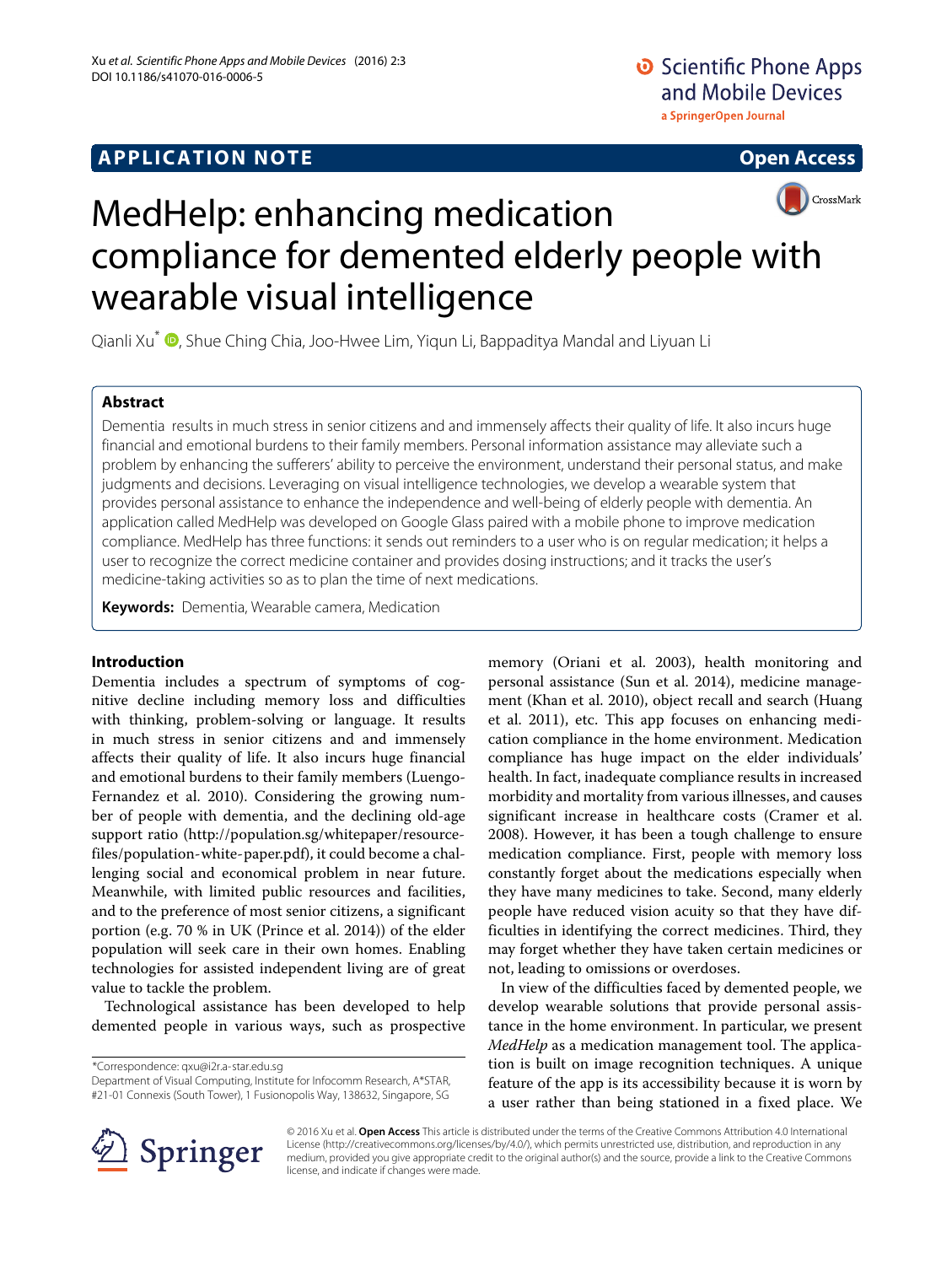are aware that a comprehensive solution framework for home care based solely on wearable devices is technically and socially challenging. Therefore, this application is intended to explore and demonstrate the scenarios where Information and Communication Technology (ICT) is appropriate and desirable.

#### **System design**

The application serves as an external memory of the user and provides instant help when needed. To do so, basic medication information is pre-registered in the system, typically with the help of caregivers. For example, *Med-Help* requires the caregiver to specify which medicines should be taken by the user (i.e. the elder person), at what time, and how to take them (i.e. the dosage instruction where necessary). One or a few images of each medicine is captured and stored in the database. These images will be used for medicine verification through image matching. For the purpose of evaluation, we have trained the system to recognize four types of medicines. Interested readers may find the images of the medicine for testing in the MedHelp user guide [\(http://perception.i2r.a-star.edu.](http://perception.i2r.a-star.edu.sg/medhelp/Medhelp_instructions-v2.pdf) [sg/medhelp/Medhelp\\_instructions-v2.pdf\)](http://perception.i2r.a-star.edu.sg/medhelp/Medhelp_instructions-v2.pdf).

#### **Hardware**

The system consists of a wearable camera (i.e. a Google Glass) and a smart phone running Android OS. It should be noted that the system can be implemented on other types of devices and platforms. The two devices are connected via Bluetooth. The application adopts a clientserver-cloud structure. At the front-end, the client (i.e. Google Glass) acquires images, displays results, and issues voice instructions. The server runs on the mobile phone that relays the images to the cloud. The image is processed in the cloud to determine if it matches a registered medicine. The result is sent back and is further displayed to the user. Figure [1](#page-1-0) shows a photo of a user demonstrating the glass and smart phone running *MedHelp*. The mobile



<span id="page-1-0"></span>**Fig. 1** System configuration - A user wearing Google Glass paired with a smart phone

phone must have Internet access to connect to the cloud server.

## **Software**

The core technology of the application is image matching. The Glass camera captures image sequences continuously at a resolution of 640\*480 pixels. To reduce the data flow between the devices, images are cropped out from the original images, so that only the central region (320\*240 pixels) is used for processing.

*MedHelp* adopts the image recognition algorithm in (Kusuma et al. [2012\)](#page-3-7). The image recognition algorithm will recognize the images captured from the camera of Google Glass by matching them to pre-defined images of medicine containers in the database. An image with distinctive features will be identified by the image recognition engine running on the cloud and the pre-associated content such as text, video or audio will be retrieved and displayed on the glass or played to the users. The apk files can be downloaded for the mobile phone [http://percep](http://perception.i2r.a-star.edu.sg/medhelp/medhelpserver-debug.apk) [tion.i2r.a-star.edu.sg/medhelp/medhelpserver-debug.apk](http://perception.i2r.a-star.edu.sg/medhelp/medhelpserver-debug.apk) and Google Glass [http://perception.i2r.a-star.edu.sg/](http://perception.i2r.a-star.edu.sg/medhelp/medhelpglass-debug.apk) [medhelp/medhelpglass-debug.apk.](http://perception.i2r.a-star.edu.sg/medhelp/medhelpglass-debug.apk) Instructions on the installation and usage of the app are available in the user guide.

#### **Interaction design**

We design the interaction protocol considering the reduced cognitive abilities of demented users. To do so, we simplify the user interface so that it requires minimal input from the user, and it provides concise and intuitive feedback. Nevertheless, it is required that the user wears the Google Glass and keeps the phone in its vicinity so as to enable Bluetooth connection.

The interaction protocol of *MedHelp* is as follows.

- (1) At a pre-set time, a voice prompt is issued from the Glass telling the user "It's time to take your medicine - XXX", where XXX is the name of medicine. Meanwhile, an image of the corresponding medicine is displayed on the Glass screen together with its name. The camera of Google Glass starts to capture live image feeds and sends them to the phone (Fig. [2](#page-2-0)[a\)](#page-2-1). It should be noted that the current app does not activate the clock-based reminder. Instead a user manually press a button on the phone app to trigger the medicine reminder.
- (2) The user holds the medicine container in the hand so that it is 'visible' to the Glass camera. The phone receives the images and sends them to the cloud server, where they are compared against preregistered ones in the database. If a correct match is found, it will send a confirmation followed by dosage instructions. For example, it will say "You have found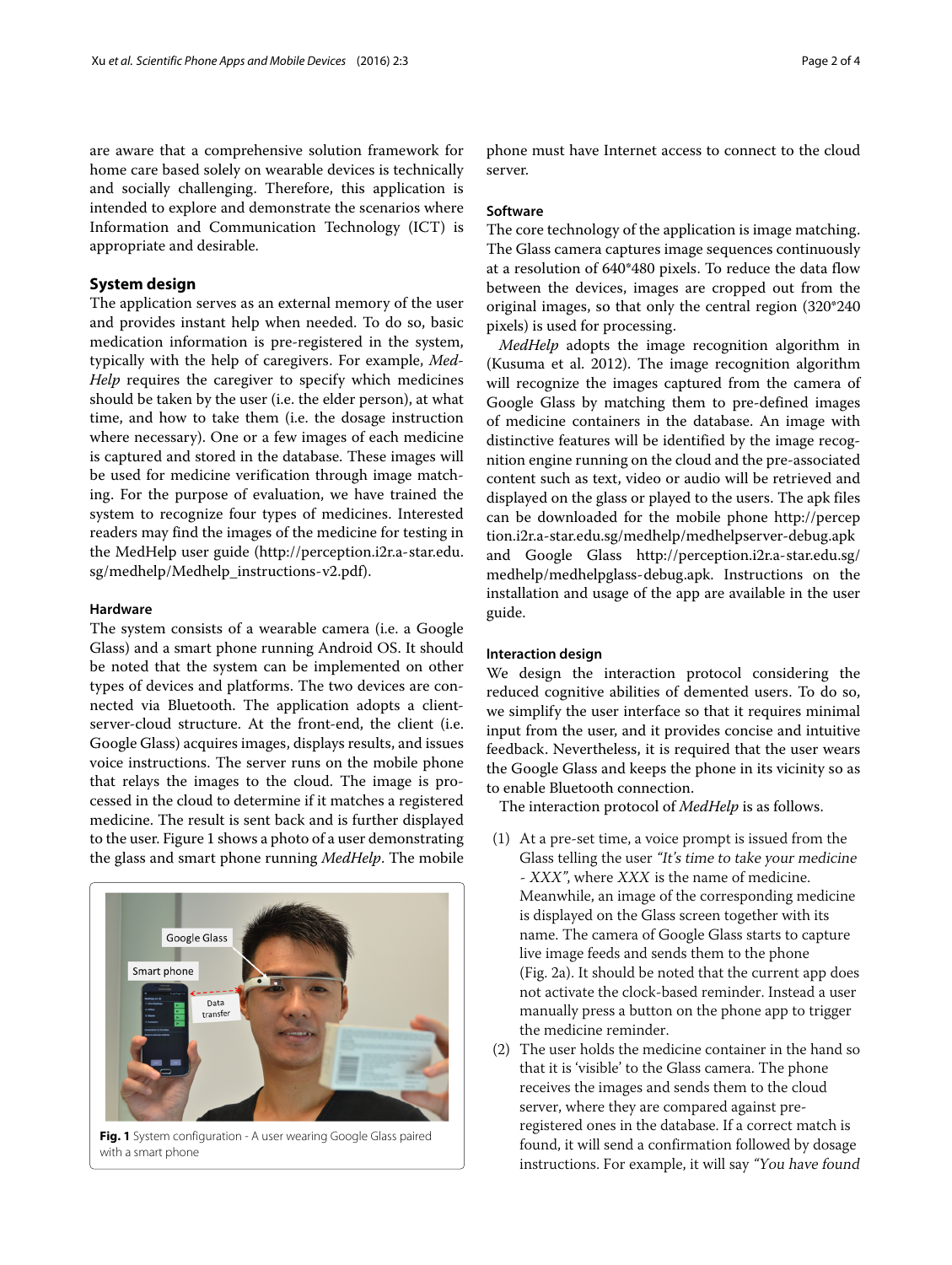

<span id="page-2-1"></span><span id="page-2-0"></span>XXX. Please take two capsules with warm water." (Fig. [2](#page-2-0)[b](#page-2-1) & [c\)](#page-2-1). If the system detects a wrong medicine or if no match is found after 5 attempts, it will send a warning, "This is not XXX. Please try looking for the correct medicine again!". This is repeated until the user finds the correct medicine (Fig. [2](#page-2-0)[d](#page-2-1) & [e\)](#page-2-1).

(3) After the correct medicine is detected, the system will prompt the user to confirm that the medicine is taken. The user needs to tap on the touchpad of Google Glass. Once the system detects the tap gesture, it sends a confirmation message, e.g. "You have taken your medicine XXX. It is saved in your medicine log. The next time to take your medication is 6pm." (Fig. [2](#page-2-0)[f\)](#page-2-1). Meanwhile, the medicine-taking activity is recorded in the dataset. This will allow the user, and importantly, the caregiver to check if the medicines have been taken as expected.

The procedure is shown in a video that can be downloaded at [http://perception.i2r.a-star.edu.sg/medhelp/MedHelp\\_](http://perception.i2r.a-star.edu.sg/medhelp/MedHelp_UI2015.12.mp4) [UI2015.12.mp4.](http://perception.i2r.a-star.edu.sg/medhelp/MedHelp_UI2015.12.mp4)

With regards to the confirmation of medicine-taken, an alternative and more intuitive way is to automatically recognize user activity. After a correct medicine is detected, the system enters a mode of activity detection to recognize the medicine-taking activity. The system can read sensor data (e.g. gyroscope and accelerometer) from the Google Glass to detect the head-up activity, which typically happens when a user swallows the medicine. The app has implemented this simplified strategy. However, since medication is a critical application scenario, we deactivated the activity recognition function in the current app. We plan to improve this with more comprehensive activity recognition methods.

## **Limitations**

First, the usability of the system needs to be improved to better address the special needs of elder users, particularly those with cognitive decline. Second, in real applications, one needs to consider multivariate practical constraints,

including hardware, logistics, and variations caused by different usage patterns. Finally, the robustness of the system has not been tested with regard to potential safety issues.

Despite these limitations, we believe that these applications are useful technological components that can be integrated into a more comprehensive solution framework. Putting together they have great potential to improve the quality of life of elderly people who suffer from cognitive decline.

## **Summary**

We present the design of an application in assisted living for aging. The application leverages on visual intelligence to help the elderly people better perceive the environment and makes sensible decisions on specific tasks. We investigate the possibility of wearable solutions in such context to achieve seamless ICT support in the home environment. In particular, *MedHelp* provides comprehensive support to medication compliance in the elderly on regular medication. Visual intelligence plays a unique role in the application owning to the richness of visual information and a shared point-of-view between the wearable camera and the user. Thus, it has good potential to support home care.

#### **Consent**

Written informed consent was obtained from Shue Ching Chia featured on Fig. [1](#page-1-0) for publication of this image.

#### **Competing interests**

The authors declare that they have no competing interests.

#### **Authors' contributions**

QX proposed the design concept, system structure and user interface. SCC developed Android program and writes the codes. JHL proposed the application case. BM developed part of the backend API. YL developed the main image matching algorithm. LL contributed to system design and implementation. All authors read and approved the final manuscript.

#### **Acknowledgments**

The work is funded by the Singapore A\*STAR JCO VIP - REVIVE (Project No. 1335h00098). [http://www.i2r.a-star.edu.sg/revive/.](http://www.i2r.a-star.edu.sg/revive/)